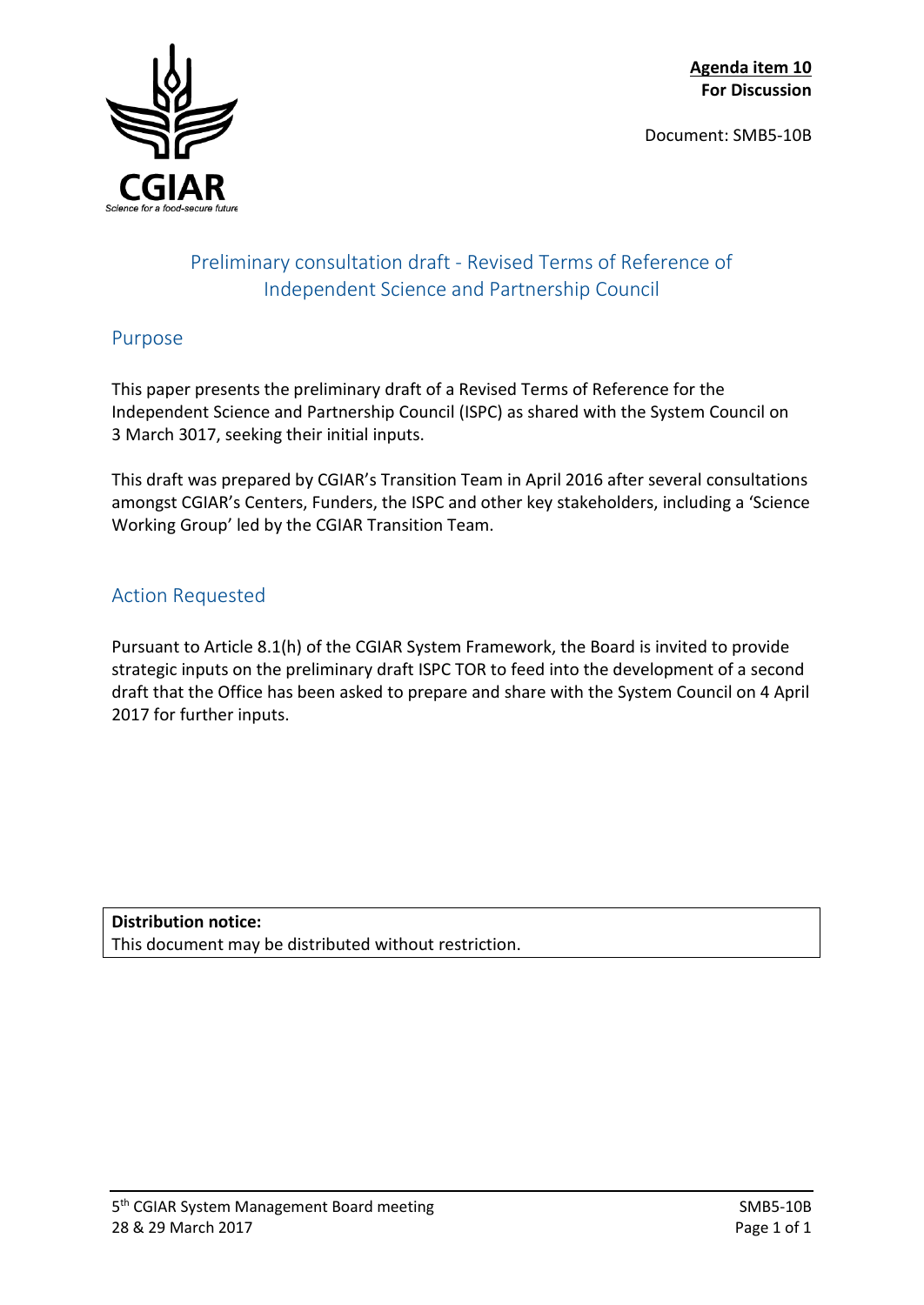

# Preliminary Draft

# Revised Terms of Reference of Independent Science and Partnership Council

## Purpose

This document sets out for System Council review and input, the 'Preliminary Draft' Terms of Reference for CGIAR's ISPC, as prepared by CGIAR's Transition Team in April 2016 after several consultations amongst CGIAR's Centers, Funders, the ISPC and other key stakeholders, including a 'Science Working Group' led by the CGIAR Transition Team.

## \*\* **Action requested: System Council participants are invited to provide any initial comments on this consultation draft by Friday 24 March 2017**.

A second draft, after taking up any inputs, and any inputs from the System Management Board during its 5<sup>th</sup> meeting on 28-29 March 2017, will be issued to the System Council on 4 April 2017.

**Document category: Working document of the System Council** There is no restriction on the circulation of this document

Prepared by: CGIAR System Management Office, and incorporating Transition Team drafting.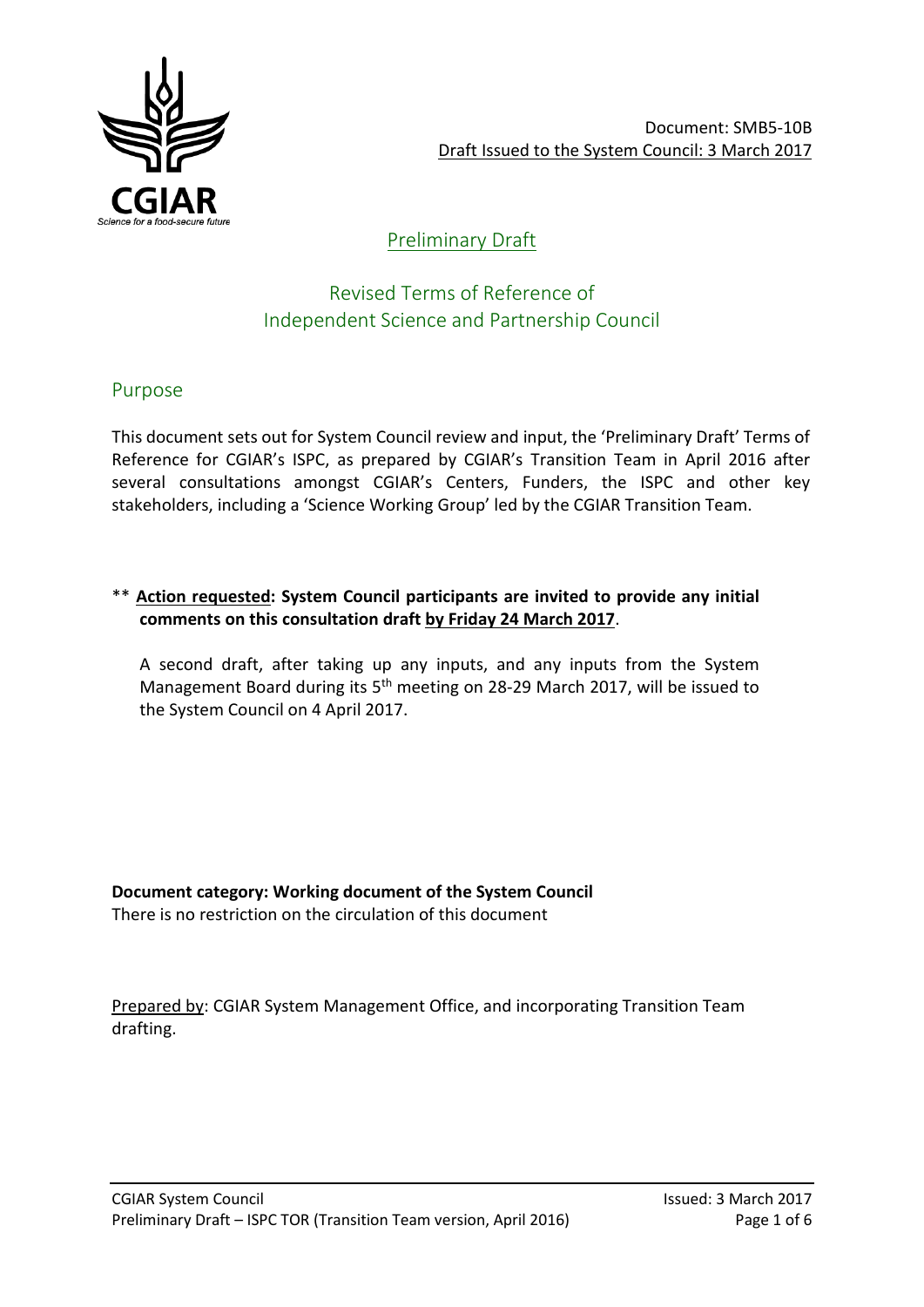## Background

- 1. The mandate and functions of the Independent Science and Partnership Council ("ISPC") were considered by the Mid-Term Review (MTR) Panel of the CGIAR reform process (Beddington et al 2014), that recommended that "the responsibilities of the ISPC should be elevated to empower it to be proactive in terms of providing strategic guidance, foresight analysis and assessing and reporting on quality of research results across the system."
- 2. A Task Force, constituted in 2015 at the request of the former CGIAR Fund Council, subsequently considered how the strengthening of the ISPC recommended by the MTR might be carried out.
- 3. A 9 September 2015 Draft of the ISPC Task Force Report was presented at the 14<sup>th</sup> Fund Council meeting, held in November 2015<sup>1</sup>. Whilst noting the importance of taking forward the MTR recommendations, the Fund Council Chair observed that as at the date of the 14<sup>th</sup> meeting, several views existed regarding the highest priorities to be addressed. Further, and reflecting former Fund Council members' views as expressed at the meeting, that due to CGIAR's ongoing transition, the current process should be put on hold until further clarity on the new system is provided, at which time the report's recommendations should be reconsidered.<sup>[2](#page-2-1)</sup>
- 4. Subsequently, and based on several joint meetings of the Funders and the Centers, and more detailed meetings of a 'Science Working Group' chaired by the CGIAR Transition Team, the Transition Team presented a 'Preliminary Draft' of a new Terms of Reference for the ISPC, as set out at Appendix 1 to this paper, as a working document to a meeting of the Funders and Centers on 2-4 May 2016.
- 5. By reason that the Funders and Centers agreed to prioritize finalization of the *CGIAR System Framework* (setting out the role of the System Council) and the *Charter of the CGIAR System Organization* (setting out the role of the System Management Board and System Management Office), there was no discussion on the 'Preliminary Draft ISPC TOR, 8 April 2016' version at the May 2016 meeting, or subsequently.

## Approval process

**.** 

6. Article 6.1(e) of the CGIAR System Framework provides for the System Council to approve the Terms of Reference of the ISPC taking into consideration input from the System Management Board.

<span id="page-2-0"></span><sup>&</sup>lt;sup>1</sup> Draft Report[: http://www.cgiar.org/wp-content/uploads/2015/09/Draft-ISPC-Task-Force-Report.pdf;](http://www.cgiar.org/wp-content/uploads/2015/09/Draft-ISPC-Task-Force-Report.pdf) Accompanying presentation: [http://www.cgiar.org/wp-content/uploads/2015/09/ISPC-Task-Force-Report-](http://www.cgiar.org/wp-content/uploads/2015/09/ISPC-Task-Force-Report-Presentation.pdf)

<span id="page-2-1"></span>Presentation.pdf<br><sup>2</sup> FC14 Meeting Summary, Agenda item 6, pages 15 – 18: [http://www.cgiar.org/wp](http://www.cgiar.org/wp-content/uploads/2015/09/Summary-of-CGIAR-FC14-Final.pdf)[content/uploads/2015/09/Summary-of-CGIAR-FC14-Final.pdf](http://www.cgiar.org/wp-content/uploads/2015/09/Summary-of-CGIAR-FC14-Final.pdf)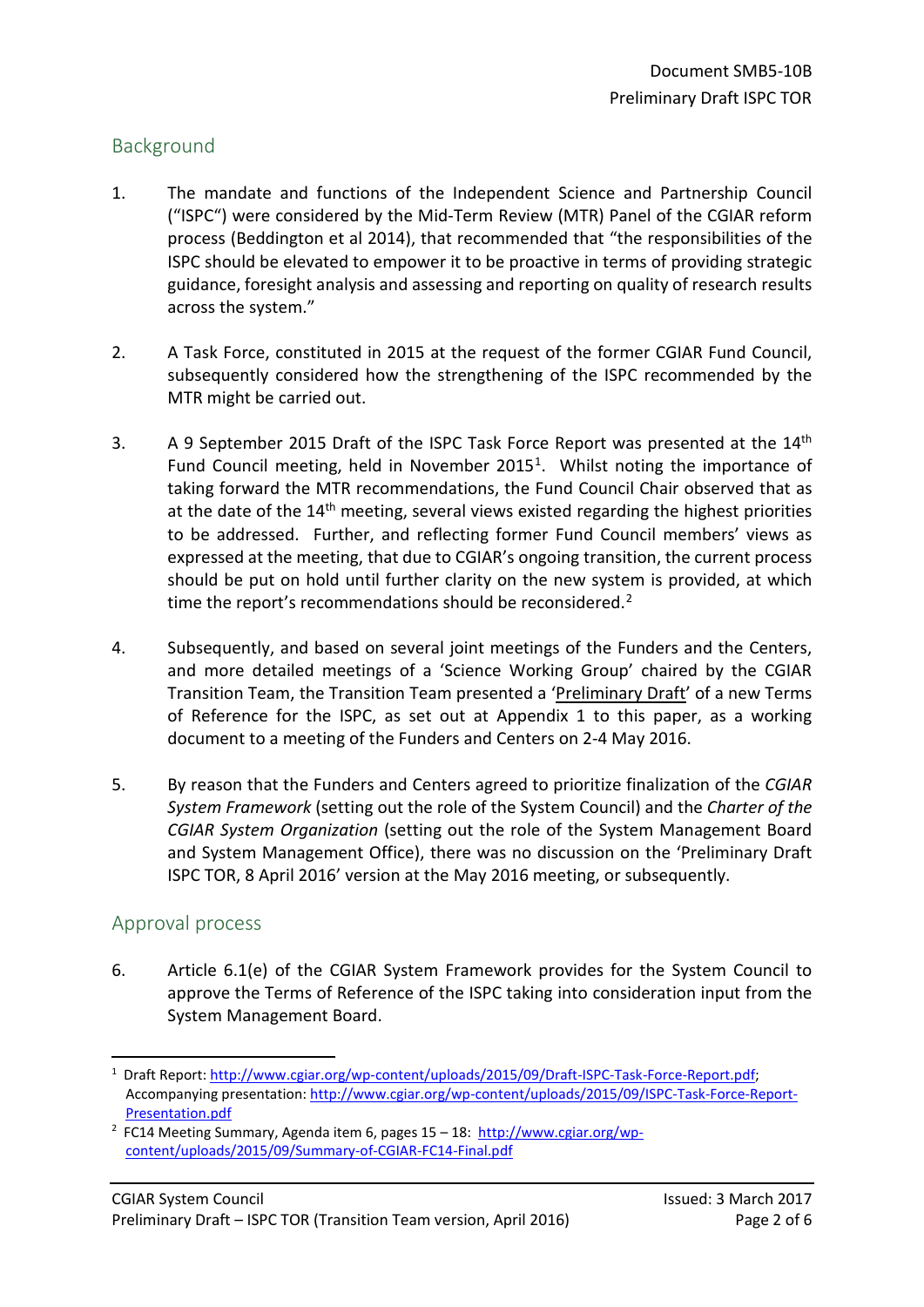7. As a matter of additional background, the 'Information Memo' shared as a companion document with this paper on 3 March 2017 sets out a potential timeline for the approval of a revised TOR, taking into consideration that the 2017 System Council approved workplan for CGIAR's IEA plans for a 2017 evaluation of ISPC. In this context, it is noted that the ISPC Chair and others have suggested it to be important to have clarity on the forward-looking mandate of ISPC as soon as possible in 2017.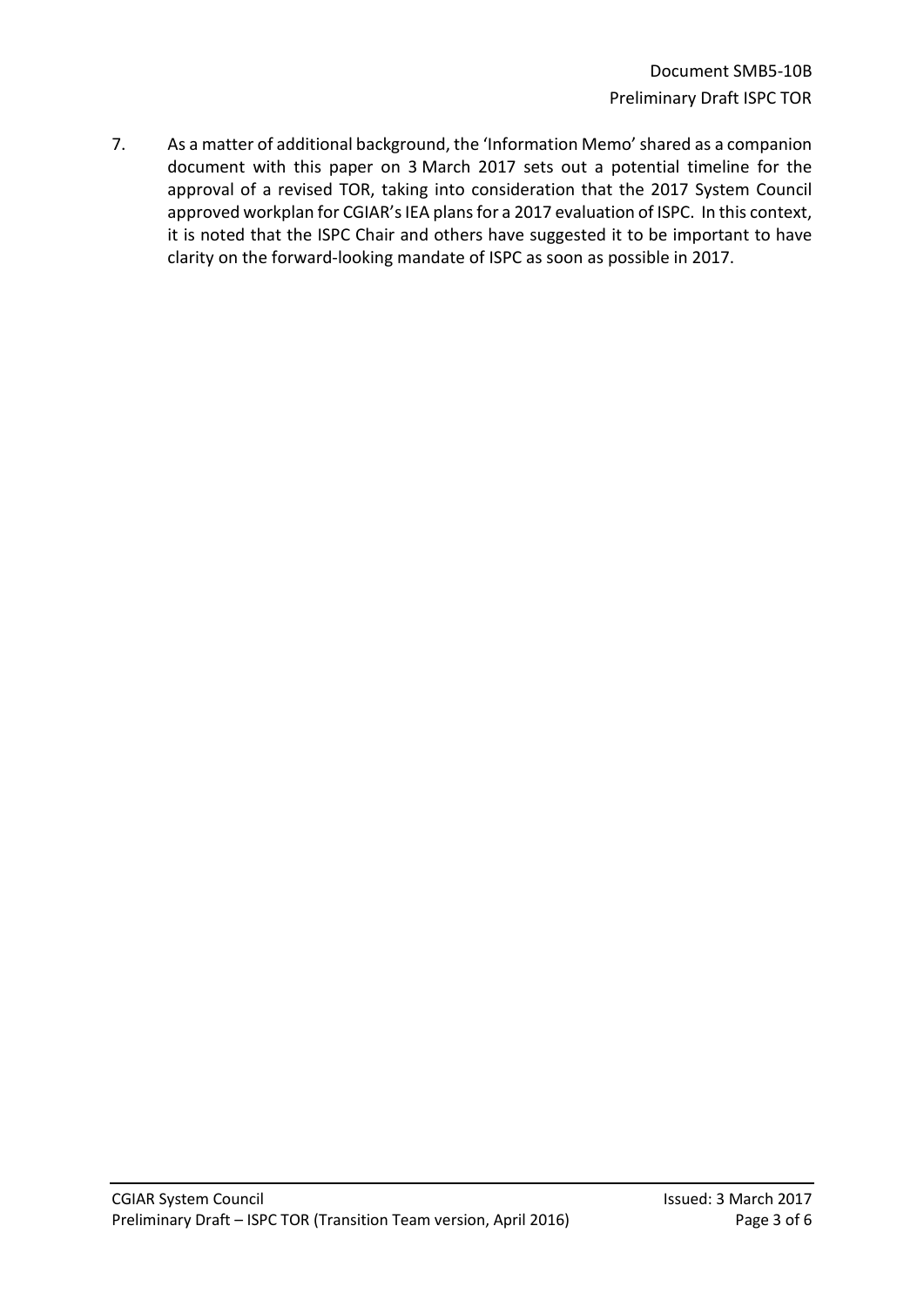# **Appendix 1 Preliminary Draft –Terms of reference for the ISPC April 8, 2016**

### Preliminary Draft of Terms of Reference for Independent Science and Partnership Council (refer Article 13 of CGIAR System Charter, dated April 8, 2016)

System Management Office note: Pursuant to the CGIAR System Framework, adopted between the Funders and Centers on 17 June 2016, the role of the ISPC is described in the 'Definitions' on page 3

Transition Team Note: The functions come out of the working groups and the various inputs received on the initial draft of the Framework Document, now CGIAR System Charter

### **[Items in square brackets are reproduced as prepared by the transition team in April 2016]**

### **A. Mandate**

1. The Independent Science and Partnership Council (ISPC) is a standing panel of experts appointed by the System Council to serve as an independent advisor on science and research matters, including strategies for effective partnerships along the research for development continuum.

#### **B. Functions**

- 2. As requested by the System Council, the ISPC shall undertake the following:
	- a. Provide expertise and feedback throughout development of the CGIAR Strategy and Results Framework:
		- i. lead scientific foresight activities;
		- ii. commission studies on topics relevant to strategy development;
		- iii. lead and advise on prioritization of the portfolio of CGIAR Research programs, based on insights from scientific foresight exercises and impact assessments, among other sources
		- iv. lead and facilitate development of criteria for science quality, relevance and performance for CGIAR Research;
		- v. assess system-wide science infrastructure and skills; and vi. relative to CGIAR Strategy and Results Framework priorities;
	- b. Provide assurance to the System Council for science quality and relevance through:
		- i. independent review of science proposals for CGIAR Research for strategic relevance, rigor and credibility, capturing synergies across CGIAR Research, coherence to the Strategy and Results Framework and recommend actions and priorities for funding to the System Council;
		- ii. making recommendations to the System Council concerning science quality in the CGIAR System, including periodic analysis of the System portfolio with respect to duplication, omission, and areas of comparative advantage;
		- iii. convening and brokering science discussions with outside experts and science groups within the CGIAR System;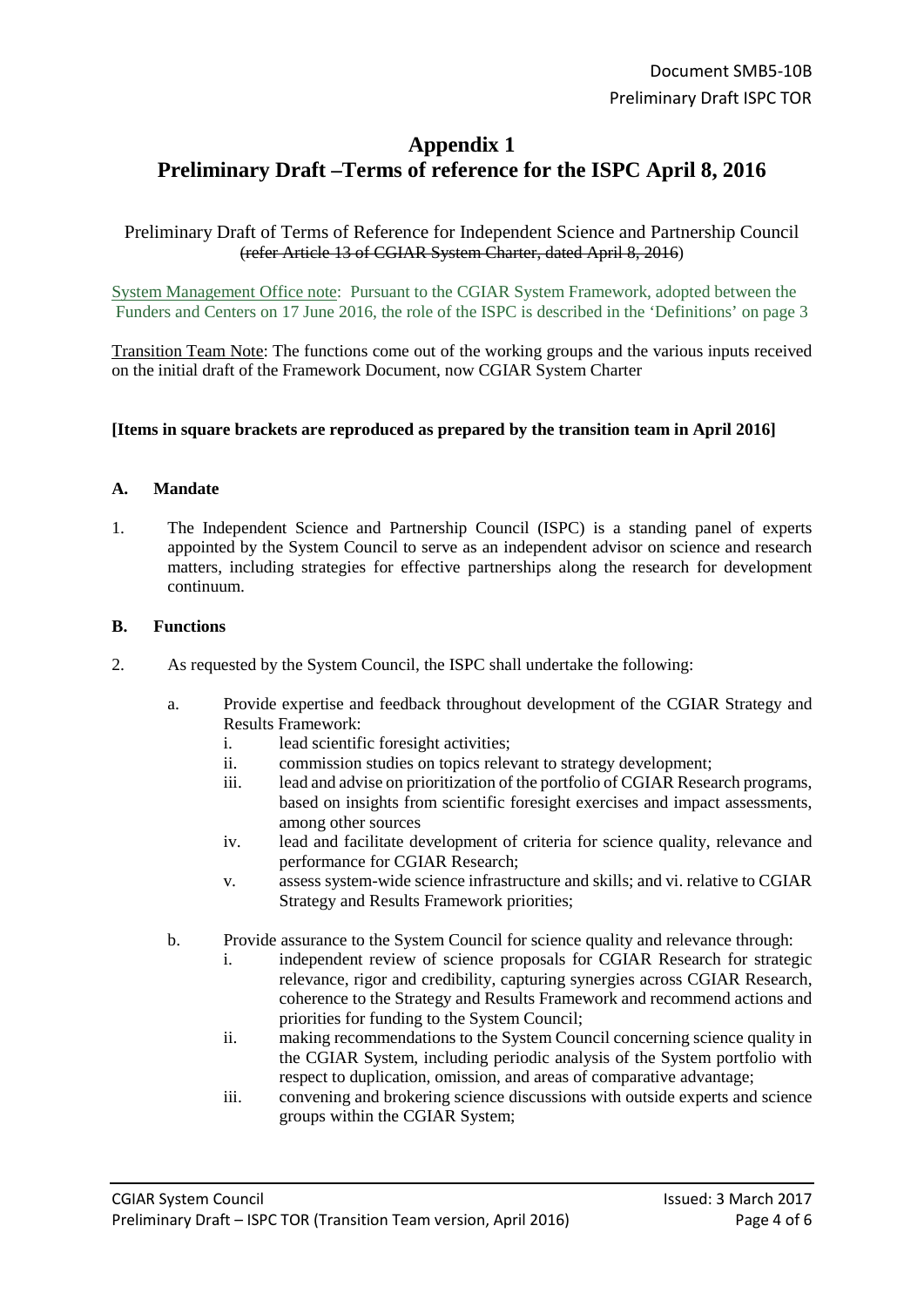- iv. recommendations to the System Council on impact assessment strategy, enhanced impact assessment capacity within the system, and leading system level impact assessments; and
- v. as appropriate, providing commentary to System Council on annual research program performance;
- c. Provide overview of strategies for effective partnerships along the research for development continuum;
- d. Carry out synthesis and capture lessons learned from ex post impact assessment to feed into the relevant CGIAR System mechanisms for program evaluation and priority setting; and work to support ex ante impact assessment across the CGIAR System;
- e. Provide advice to the System Organization and Centers on internationally accepted research standards; and
- f. Such other functions as may be directed by the System Council.

### **C. Membership, selection and governance**

- 3. Membership of the ISPC will consist of [a maximum of] [x] standing members, including the exofficio Chair of ISPC's Standing Panel on Impact Assessment as further described in paragraph [x] below.
- 4. Appointment of the ISPC's standing members is the responsibility of the System Council upon the recommendation of [a search and nomination committee to be appointed by the System Council] [Strategic Investment, Monitoring and Evaluation Committee] [Governance and Ethics Committee]. Subject to resource availability, the ISPC Chair may appoint additional adhoc ISPC members or ad-hoc expert reviewers at his/her discretion to increase specific expertise for a review period.
- 5. ISPC standing members will be appointed initially for two (2) years, with a possibility of renewal up to two (2) years without further extension.
- 6. The System Council according to a merit-based, open and competitive selection process will appoint the ISPC Chair. The ISPC Chair will be appointed for an initial period of three (3) years, with the possibility of renewal up to three (3) years. The Chair reports to the System Council, and interacts closely with the Strategic Impact, Monitoring and Evaluation Committee.
- 7. Collectively, ISPC members shall:
	- a. represent an appropriate balance of scientific and programmatic expertise; and
	- b. have geographic diverse experiences and include persons who work or have worked with a broad range of organizations across multiple countries;
	- c. all other matters being equal, reflect geographic, ethnic and gender diversity.
- 8. The ISPC may agree internal rules of procedure for itself that are consistent with these terms of reference. The System Administrative Office System Management Office shall publicly disclose information on the membership of, and rules of procedure for ISPC, as may be amended from time to time.